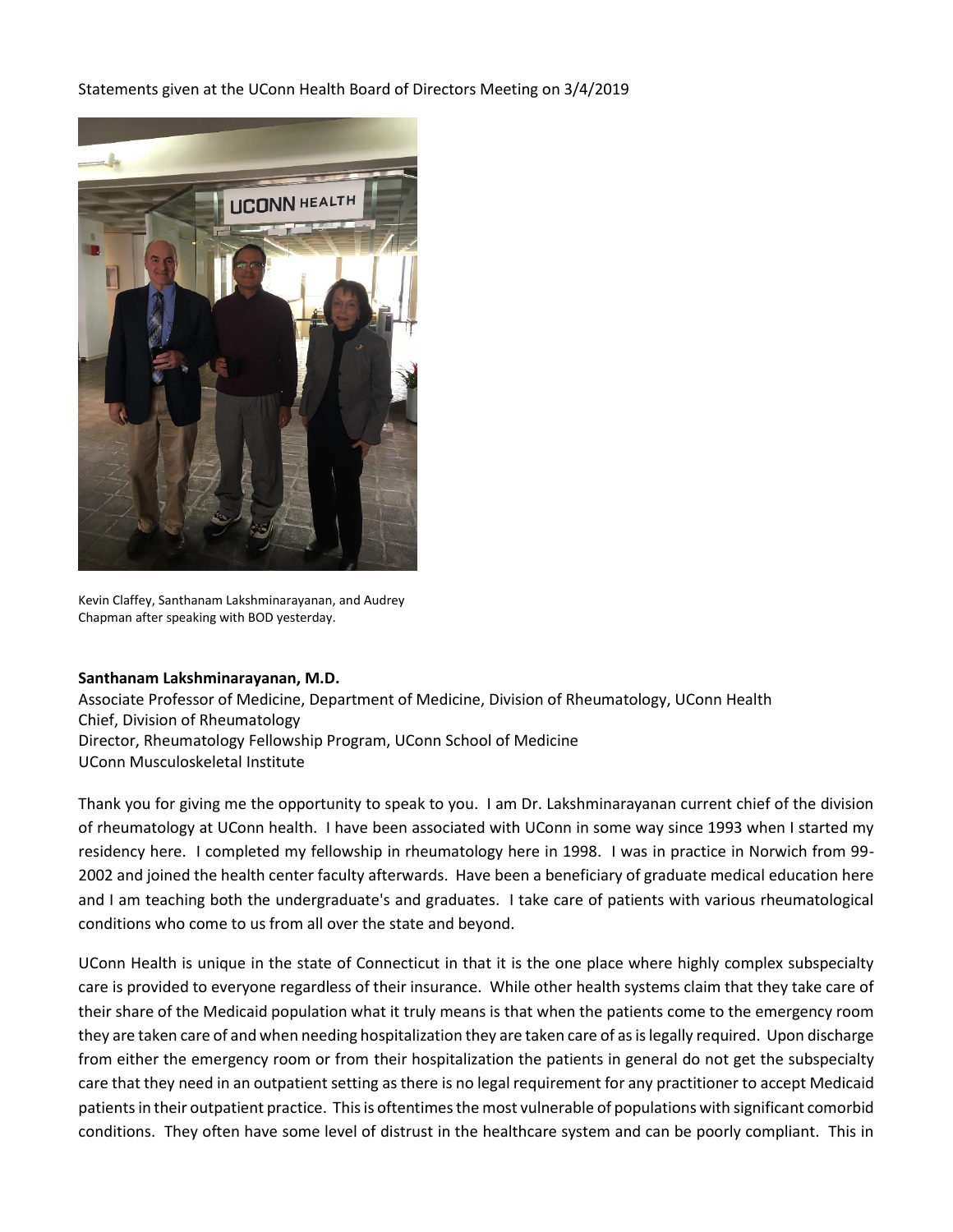turn leads to more frequent emergency room visits and hospitalizations with an overall increase in healthcare expenditure throughout the system. The service that UConn Health provides in subspecialty medical care to the entire citizenry of the state of Connecticut is invaluable. It is truly a safety net and a stellar one at that.

UConn Health is essential to public health, providing high-quality care for Connecticut citizens. Our hospital is rated very highly in patient care and overall quality by independent organizations such as Consumer Reports and the Leapfrog Group. UConn Health's Epilepsy Monitoring Unit, statewide sickle cell program and statewide asthma prevention initiative are unmatched in Connecticut. We have one of the largest scleroderma programs in the Northeast that enrolls patients in international clinical trials. No one else is doing these things. We do them and do them well as fulfillment of our obligation to the people of Connecticut in return for their investment.

While we grapple with the real pressures of today's economy we should not lose sight of UConn Health's great contribution to the state, its unique position in medical service. We at UConn Health believe in embracing health care as a universal right, ensuring unfettered access while recognizing that providing health care for each and every individual is a moral obligation. UConn Health's role in taking care of the underinsured and the Medicaid population of the state means less reimbursement that in turn is reflected in the fiscal state of UConn Health. We see that role we play as a safety net as defining our very mission.

Last year the state legislature mandated that UConn Health look for a private partner for the so-called Private Public partnership. The reasoning was that we were not financially viable. As all of you are aware higher education and health care are the two services in the state that are required to pay their fringe benefits from their revenues. Over time what has happened is that they have been required to pay the so-called fringe benefit differential as well. This fringe benefit differential goes towards paying for the unfunded pension benefits. That is a long winded way of saying that we are paying for the indiscretions and follies of decisions made by past governors, state administrations, legislator's and legislature's. It is being recognized that absent this burden UConn Health is doing just fine and is no less efficient than any other healthcare system. Furthermore any private entity looking partner with us is certainly not going to absorb the fringe benefit differential. All of this makes the reasoning behind seeking a private partner that much more opaque.

The fundamental difference between the public entity such as UConn Health and any private entity whether for profit or not is that our responsibility is to the public but as the private entity has a primary responsibility to its shareholders. Any short term or indeed shortsighted fix for the financial difficulties burdening UConn Health without a comprehensive understanding of their genesis would jeopardize the very existence of the state's only a public hospital system. It would put at risk the safety net that has been there to ensure the health and well-being of the citizens of Connecticut.

## **Audrey R. Chapman, Ph.D.**

Healey Professor of Medical Ethics and Humanities, Department of Community Medicine and Health Care, UConn School of Medicine

Good morning. My name is Dr. Audrey Chapman. I am the Healey Professor of Medical Ethics and Humanities in the Department of Community Medicine and Health Care. I appreciate this opportunity to address the Board of Directors on the important subject of the likely consequences of establishing a public/private partnership.